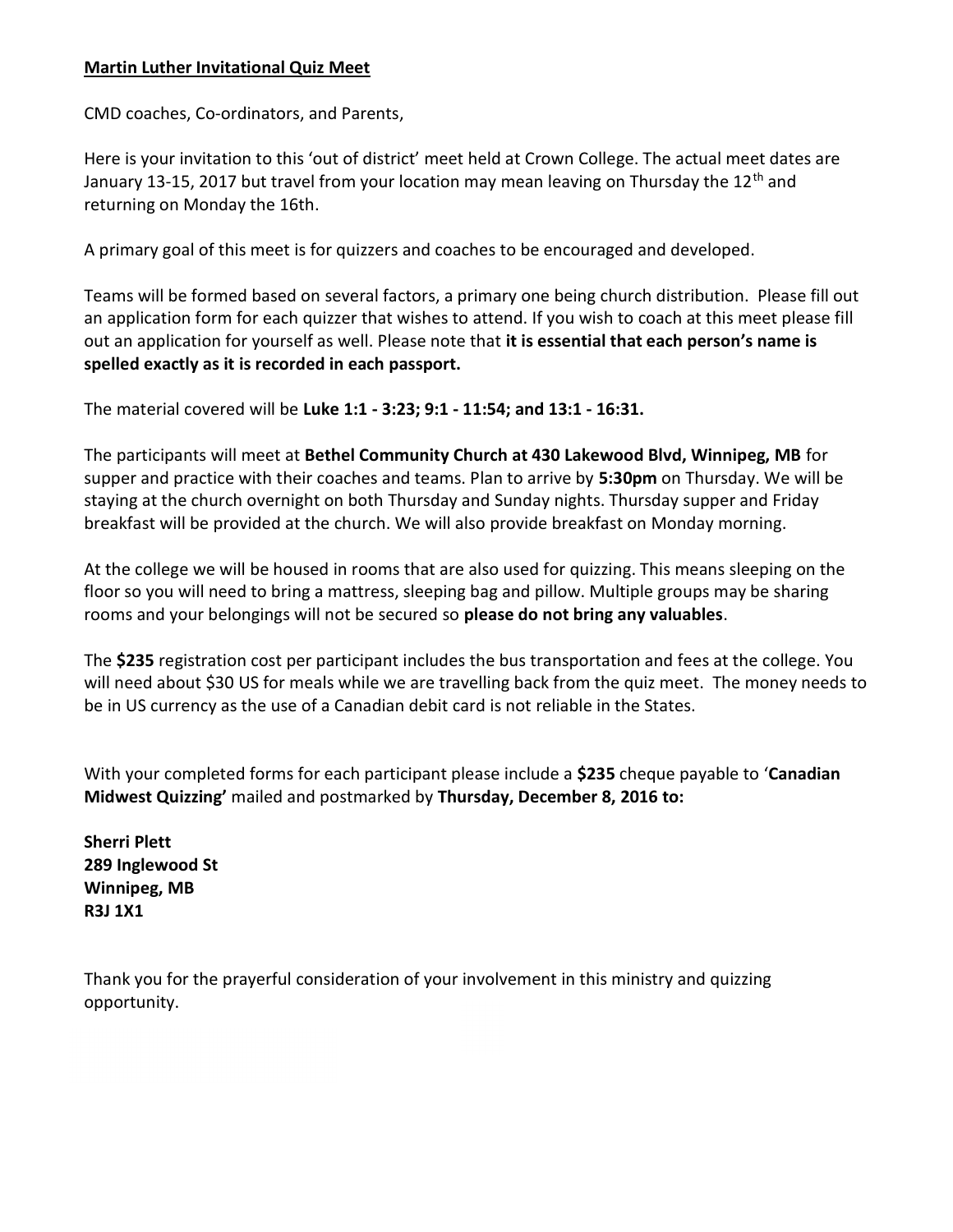# Application for the Martin Luther Invitational Meet January 13-15, 2017 at Crown College, Minnesota

| Contact phone number: $\frac{1}{1}$ $\frac{1}{1}$ $\frac{1}{1}$ $\frac{1}{1}$ $\frac{1}{1}$ $\frac{1}{1}$ $\frac{1}{1}$                                                                                                       |       |                                       |
|-------------------------------------------------------------------------------------------------------------------------------------------------------------------------------------------------------------------------------|-------|---------------------------------------|
| <b>Quizzer's Passport Information:</b>                                                                                                                                                                                        |       |                                       |
| Passport # __ __ __ __ __ __ __ Expiry Date: Month _ _ Day _ _ Year _ _ _ _                                                                                                                                                   |       |                                       |
|                                                                                                                                                                                                                               |       |                                       |
| Date of Birth: Month $\_\_$ Day $\_\_$ Year $\_\_$                                                                                                                                                                            |       | Gender:                               |
|                                                                                                                                                                                                                               |       |                                       |
| <b>Quizzer's Contact Information:</b>                                                                                                                                                                                         |       |                                       |
|                                                                                                                                                                                                                               |       |                                       |
| Phone Number: $\frac{1}{1}$ $\frac{1}{1}$ $\frac{1}{1}$ $\frac{1}{1}$ $\frac{1}{1}$ $\frac{1}{1}$ $\frac{1}{1}$ $\frac{1}{1}$                                                                                                 |       | Cell Phone: _ _ _ - _ _ - _ - _ _ _ _ |
| Parents' E-mail Address: National Address and Address and Address and Address and Address and Address and Address and Address and Address and Address and Address and Address and Address and Address and Address and Address |       |                                       |
|                                                                                                                                                                                                                               |       |                                       |
|                                                                                                                                                                                                                               |       |                                       |
| Years in the Quizzing Program:                                                                                                                                                                                                | Grade |                                       |

# Eligibility Criteria:

\* All quizzers of qualifying age are encouraged to apply. At this quiz meet, all CMQ teams are registered in the A division. Preference will be given to those who quiz in A at their zone meet. \*Grade 9-12 (Grade 8 and younger will only be considered if their parents are in attendance, as either drivers or coaches) \*Church distribution

\*Preference will be given to applications postmarked by deadline.

## Extra Information

- 1. Which specialty category (or categories) is being developed?
- 2. Has the quizzer attended any out of district meets before? Which ones?
- 3. What does the quizzer hope to accomplish by attending this meet?

Please enclose with this form, a cheque for \$235 made out to 'Canadian Midwest Quizzing' mailed and postmarked by Thursday, December 8, 2016 to: Sherri Plett, 289 Inglewood St. Winnipeg, MB R3J 1X1